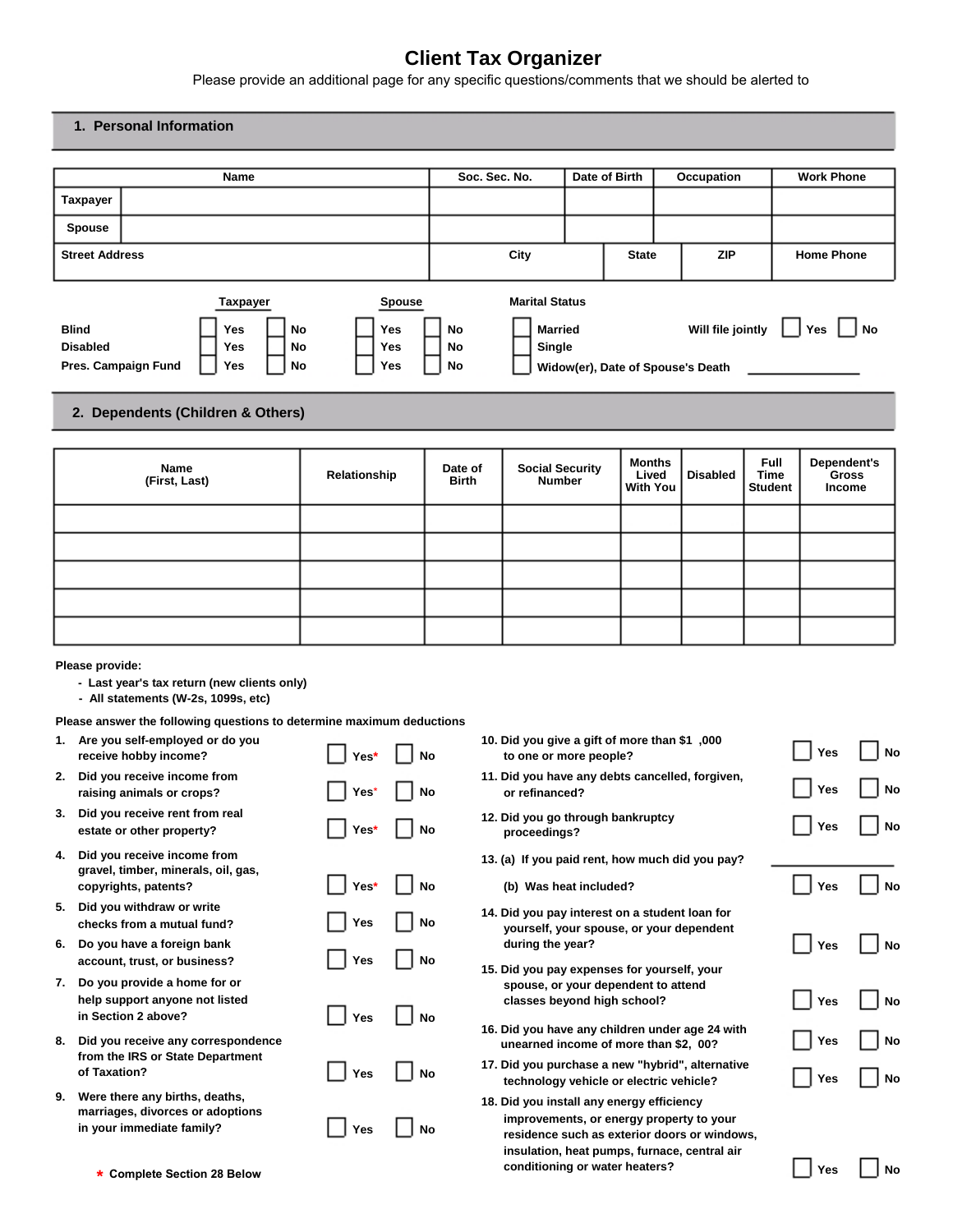#### **3. Wage, Salary Income**

| Attach W-2s:    |                 |               |
|-----------------|-----------------|---------------|
| <b>Employer</b> | <b>Taxpayer</b> | <b>Spouse</b> |
|                 |                 |               |
|                 |                 |               |
|                 |                 |               |
|                 |                 |               |
|                 |                 |               |
|                 |                 |               |
|                 |                 |               |
|                 |                 |               |
|                 |                 |               |
|                 |                 |               |
|                 |                 |               |

#### **4. Interest Income**

#### **Attach 1099-INT & broker statements**

| Payer      | Amount |
|------------|--------|
|            |        |
|            |        |
|            |        |
|            |        |
| Tax Exempt |        |
|            |        |
|            |        |

#### **5. Dividend Income**

#### **From Mutual Funds & Stocks - Attach 1099-DIV**

| Payer | Ordinary | Capital<br>Gains | Non-<br><b>Taxable</b> |
|-------|----------|------------------|------------------------|
|       |          |                  |                        |
|       |          |                  |                        |
|       |          |                  |                        |
|       |          |                  |                        |
|       |          |                  |                        |
|       |          |                  |                        |
|       |          |                  |                        |

#### **6. Partnership, Trust, Estate Income**

**List payers of partnership, limited partnership, S-corporation, trust, or estate income - Attach K-1** 

### **8. Property Sold**

**Attach 1099-S and closing statements** 

| <b>Property</b>       | <b>Date Acquired</b> | Cost & Imp. |
|-----------------------|----------------------|-------------|
| l Personal Residence* |                      |             |
| l Vacation Home       |                      |             |
| l Land                |                      |             |
| Other                 |                      |             |

**\* Provide information on improvements, prior sales of home, and cost of a new residence. Also see Section 17 (Job-Related Moving).**

#### **9. I.R.A. (Individual Retirement Acct.)**

| <b>Contributions for tax year income</b> |        | U for |             |
|------------------------------------------|--------|-------|-------------|
|                                          | Amount | Date  | <b>Roth</b> |
| Taxpayer                                 |        |       |             |
| <b>Spouse</b>                            |        |       |             |

**Amounts withdrawn. Attach 1099-R & 5498** 

| Plan<br><b>Trustee</b> | <b>Reason for</b><br>Withdrawal | Reinvested? |           |
|------------------------|---------------------------------|-------------|-----------|
|                        |                                 | Yes         | No        |
|                        |                                 | Yes         | <b>No</b> |
|                        |                                 | Yes         | No        |
|                        |                                 | Yes         | No        |

#### **10. Pension, Annuity Income**

| Attach 1099-R<br>Payer* | <b>Reason for</b><br>Withdrawal | Reinvested? |           |  |  |
|-------------------------|---------------------------------|-------------|-----------|--|--|
|                         |                                 | Yes         | No        |  |  |
|                         |                                 | Yes         | <b>No</b> |  |  |
|                         |                                 | Yes         | <b>No</b> |  |  |
|                         |                                 | Yes         | <b>No</b> |  |  |

**Taxpayer Yes Yes** 

**\* Provide statements from employer or insurance company with information on cost of or contributions to plan.**

**Did you receive:** 

**Social Security Benefits Railroad Retirement** 

|    | <b>Spouse</b> |    |
|----|---------------|----|
| No | Yes           | No |
| No | Yes           | No |

**Attach SSA 1099, RRB 1099** 

#### **7. Investments Sold**

**Stocks, Bonds, Mutual Funds, Gold, Silver, Partnership interest - Attach 1099-B** 

| Investment | <b>Date Acquired/Sold</b> | Cost | <b>Sale Price</b> |
|------------|---------------------------|------|-------------------|
|            |                           |      |                   |
|            |                           |      |                   |
|            |                           |      |                   |
|            |                           |      |                   |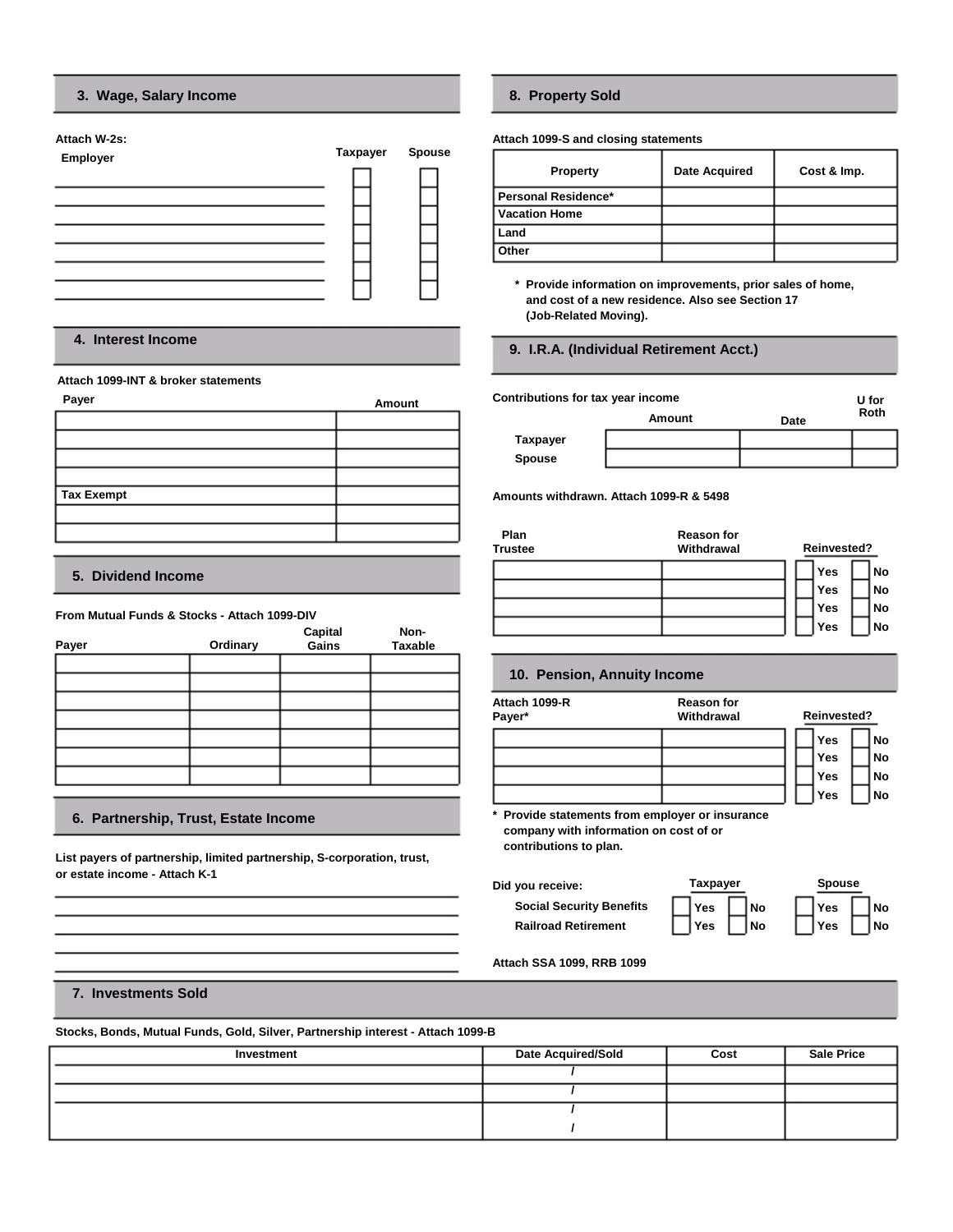### **11. Other Income**

**List All Other Income (including non-taxable)** 

| <b>Alimony Received</b>                               |  |
|-------------------------------------------------------|--|
| <b>Child Support</b>                                  |  |
| <b>Scholarship (Grants)</b>                           |  |
| <b>Unemployment Compensation (repaid)</b>             |  |
| Prizes, Bonuses, Awards                               |  |
| <b>Gambling, Lottery (expenses)</b>                   |  |
| <b>Unreported Tips</b>                                |  |
| Director / Executor's Fee                             |  |
| <b>Commissions</b>                                    |  |
| Jury Duty                                             |  |
| <b>Worker's Compensation</b>                          |  |
| <b>Disability Income</b>                              |  |
| <b>Veteran's Pension</b>                              |  |
| <b>Payments from Prior Installment Sale</b>           |  |
| <b>State Income Tax Refund</b>                        |  |
| Other<br>the control of the control of the control of |  |
| Other                                                 |  |
|                                                       |  |

**12. Medical/Dental Expenses:** See Section 26 below too Only provide if in excess of 10% of your income

| <b>Medical Insurance Premiums</b><br>(paid by you) |  |
|----------------------------------------------------|--|
| <b>Prescription Drugs</b>                          |  |
| Insulin                                            |  |
| Glasses, Contacts                                  |  |
| <b>Hearing Aids, Batteries</b>                     |  |
| <b>Medical Equipment, Supplies</b>                 |  |
| <b>Nursing Care</b>                                |  |
| <b>Medical Therapy</b>                             |  |
| Hospital                                           |  |
| Doctor/Dental/Orthodontist                         |  |
| Mileage (no. of miles)                             |  |
| <b>Long-Term Care Premiums</b>                     |  |

| <b>Real Property Tax (attach bills)</b><br><b>Personal Property Tax</b> | the control of the control of |  |  |
|-------------------------------------------------------------------------|-------------------------------|--|--|
| 14. Interest Expense                                                    |                               |  |  |
| Mortgage interest paid (attach 1098)                                    |                               |  |  |
| Interest paid to individual for your                                    |                               |  |  |
| home (include amortization schedule)                                    |                               |  |  |
| Paid to:                                                                |                               |  |  |
|                                                                         |                               |  |  |
|                                                                         |                               |  |  |
|                                                                         |                               |  |  |
| <b>Investment Interest</b>                                              |                               |  |  |
| Premiums paid or accrued for qualified                                  |                               |  |  |
| mortgage insurance                                                      |                               |  |  |

#### **15. Casualty/Theft Loss**

**For property damaged by storm, water, fire, accident, or stolen.** 

**Location of Property** 

**Description of Property** 

### **Amount of Damage Insurance Reimbursement Repair Costs Federal Grants Received**

#### **16. Charitable Contributions**

| Church                          |  |
|---------------------------------|--|
| <b>United Way</b>               |  |
| <b>Scouts</b>                   |  |
| <b>Telethons</b>                |  |
| University, Public TV/Radio     |  |
| Heart, Lung, Cancer, etc.       |  |
| <b>Wildlife Fund</b>            |  |
| <b>Salvation Army, Goodwill</b> |  |
| Other                           |  |
| Non-Cash                        |  |
| Volunteer (no. of miles)        |  |

#### **17. Job-Related Moving Expenses**

| Date of move                      |
|-----------------------------------|
| <b>Move Household Goods</b>       |
| Travel to New Home (no. of miles) |
| <b>Lodging During Move</b>        |

## **18. Employment Related Expenses That You Paid (Not self-employed) 13. Taxes Paid**

| Dues - Union, Professional                |  |
|-------------------------------------------|--|
| <b>Books, Subscriptions, Supplies</b>     |  |
| Licenses                                  |  |
| <b>Tools, Equipment, Safety Equipment</b> |  |
| Uniforms (include cleaning)               |  |
| <b>Sales Expense, Gifts</b>               |  |
| Tuition, Books (work related)             |  |
| Entertainment                             |  |
|                                           |  |
| Office in home:                           |  |
|                                           |  |
| b) Office-<br>Feet                        |  |
| c) Storage-                               |  |
| Rent                                      |  |
| <b>Insurance</b>                          |  |
| <b>Utilities</b>                          |  |
| Maintenance                               |  |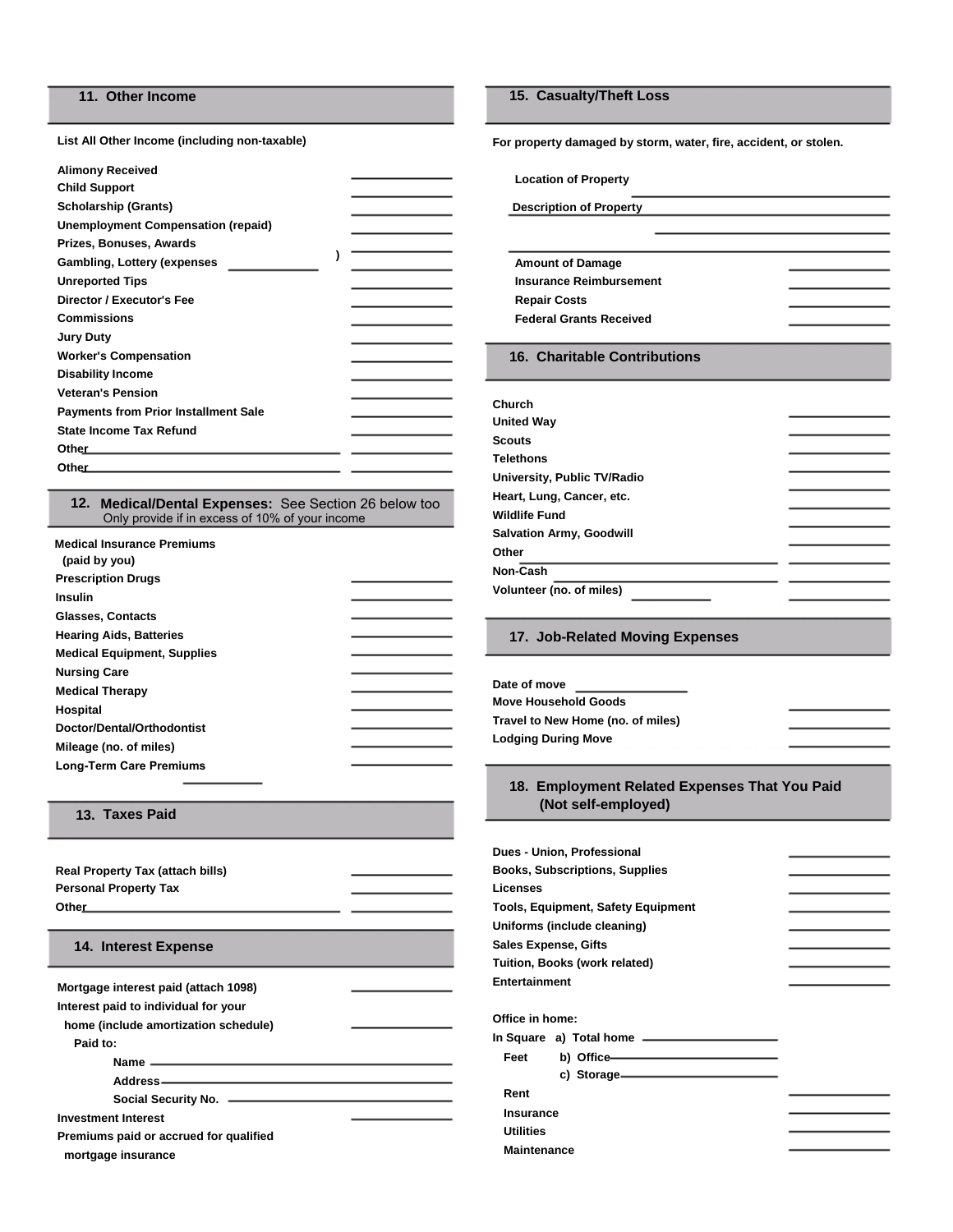### **19. Child & Other Dependent Care Expenses**

| <b>Name of Care Provider</b> | <b>Address</b> | Soc. Sec. No. or<br><b>Employer ID</b> | <b>Amount</b><br>Paid |
|------------------------------|----------------|----------------------------------------|-----------------------|
|                              |                |                                        |                       |
|                              |                |                                        |                       |
|                              |                |                                        |                       |

**Also complete this section if you receive dependent care benefits from your employer.** 

| 20. Business Mileage                                                |            | 23. Estimated Tax Paid                            |                                                                 |              |        |
|---------------------------------------------------------------------|------------|---------------------------------------------------|-----------------------------------------------------------------|--------------|--------|
| Do you have written records?                                        | No<br>Yes  | Date Paid                                         | Federal                                                         | <b>State</b> | City   |
| Did you sell or trade in a car used<br>for business?                | 1No<br>Yes |                                                   |                                                                 |              |        |
| If yes, attach a copy of purchase agreement                         |            |                                                   |                                                                 |              |        |
| <b>Make/Year Vehicle</b><br>participants in the control of the con- |            | <b>24. Other Deductions</b>                       |                                                                 |              |        |
| Date purchased                                                      |            |                                                   |                                                                 |              |        |
| Total miles (personal & business)                                   |            |                                                   |                                                                 |              |        |
| Business miles (not to and from work)                               |            | <b>Alimony Paid to</b>                            |                                                                 | 3            |        |
| From first to second job                                            |            | Social Security No.                               |                                                                 |              |        |
| Education (one way, work to school)                                 |            | <b>Student Interest Paid</b>                      |                                                                 |              |        |
| <b>Job Seeking</b>                                                  |            | <b>Health Savings Account Contributions</b>       |                                                                 |              |        |
| <b>Other Business</b>                                               |            | <b>Archer Medical Savings Acct. Contributions</b> |                                                                 | \$           |        |
| Round Trip commuting distance                                       |            |                                                   |                                                                 |              |        |
| Gas, Oil, Lubrication                                               |            | 25. Education Expenses                            |                                                                 |              |        |
| Batteries, Tires, etc.                                              |            |                                                   |                                                                 |              |        |
| <b>Repairs</b>                                                      |            | <b>Student's Name</b>                             | <b>Type of Expense</b>                                          |              | Amount |
| Wash                                                                |            |                                                   |                                                                 |              |        |
| <b>Insurance</b>                                                    |            |                                                   |                                                                 |              |        |
| Interest                                                            |            |                                                   |                                                                 |              |        |
| Lease payments                                                      |            |                                                   |                                                                 |              |        |
| <b>Garage Rent</b>                                                  |            |                                                   |                                                                 |              |        |
| 21. Business Travel                                                 |            |                                                   |                                                                 |              |        |
| If you are not reimbursed for exact amount, give total expenses.    |            | 26.                                               | <b>Medical &amp; Health Insurance</b>                           |              |        |
| Airfare, Train, etc.                                                |            |                                                   |                                                                 |              |        |
| Lodging                                                             |            |                                                   |                                                                 |              |        |
| Meals (no. of days ___                                              |            | months last year? Yes / No                        | Were you and your family covered by health insurance for all 12 |              |        |
| Taxi, Car Rental                                                    |            |                                                   |                                                                 |              |        |
| Other                                                               |            |                                                   | Do you have Marketplace insurance from healthcare.gov through   |              |        |
| <b>Reimbursement Received</b>                                       |            |                                                   | the Affordable Healthcare Act? If yes, provide from 1095-A      |              |        |
|                                                                     |            |                                                   |                                                                 |              |        |
| 22. Investment-Related Expenses                                     |            |                                                   |                                                                 |              |        |
|                                                                     |            |                                                   |                                                                 |              |        |
| <b>Tax Preparation Fee</b>                                          |            |                                                   |                                                                 |              |        |
| <b>Safe Deposit Box Rental</b>                                      |            | Residence:                                        |                                                                 |              |        |
| <b>Mutual Fund Fee</b>                                              |            |                                                   |                                                                 |              |        |
| <b>Investment Counselor</b>                                         |            |                                                   |                                                                 |              |        |
| Other                                                               |            |                                                   |                                                                 |              |        |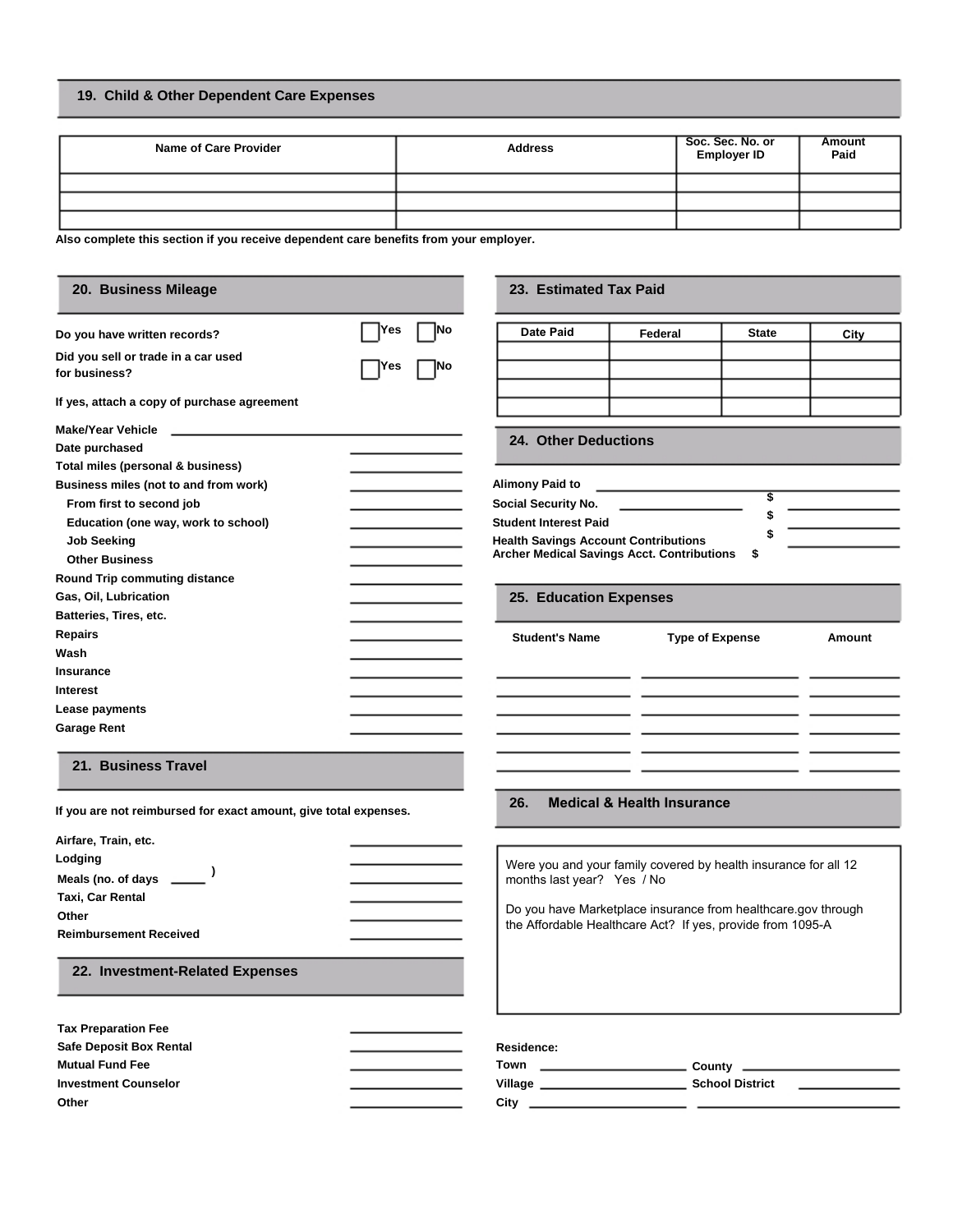| 27. Direct Deposit of Refund                                                                                                                                                                                                        |                                       |                                                                  |                                                                                   |
|-------------------------------------------------------------------------------------------------------------------------------------------------------------------------------------------------------------------------------------|---------------------------------------|------------------------------------------------------------------|-----------------------------------------------------------------------------------|
| Would you like to have your refund(s) directly deposited into your account?<br>(The IRS will allow you to deposit your federal tax refund into up to three<br>different accounts. If so, please provide the following information.) |                                       |                                                                  | <b>No</b><br>Yes                                                                  |
| <b>ACCOUNT 1</b>                                                                                                                                                                                                                    |                                       |                                                                  |                                                                                   |
| Owner of account                                                                                                                                                                                                                    |                                       |                                                                  | Taxpayer<br>Spouse<br>Joint                                                       |
| Type of account                                                                                                                                                                                                                     | Checking<br><b>Archer MSA Savings</b> | <b>Traditional Savings</b><br><b>Coverdell Education Savings</b> | <b>Roth IRA</b><br><b>Traditional IRA</b><br><b>SEP IRA</b><br><b>HSA Savings</b> |
| Name of financial institution                                                                                                                                                                                                       |                                       |                                                                  |                                                                                   |
| Financial Institution Routing Transit Number (if known)                                                                                                                                                                             |                                       |                                                                  |                                                                                   |
| Your account number                                                                                                                                                                                                                 |                                       |                                                                  |                                                                                   |
| <b>ACCOUNT 2</b>                                                                                                                                                                                                                    |                                       |                                                                  |                                                                                   |
| Owner of account                                                                                                                                                                                                                    |                                       |                                                                  | <b>Taxpayer</b><br>Spouse<br>Joint                                                |
| Type of account                                                                                                                                                                                                                     | Checking<br><b>Archer MSA Savings</b> | <b>Traditional Savings</b><br><b>Coverdell Education Savings</b> | <b>Roth IRA</b><br><b>Traditional IRA</b><br><b>SEP IRA</b><br><b>HSA Savings</b> |
| Name of financial institution                                                                                                                                                                                                       |                                       |                                                                  |                                                                                   |
| Financial Institution Routing Transit Number (if known)                                                                                                                                                                             |                                       |                                                                  |                                                                                   |
| Your account number                                                                                                                                                                                                                 |                                       |                                                                  |                                                                                   |
| <b>ACCOUNT 3</b>                                                                                                                                                                                                                    |                                       |                                                                  |                                                                                   |
| Owner of account                                                                                                                                                                                                                    |                                       |                                                                  | <b>Taxpayer</b><br>Spouse<br>Joint                                                |
| Type of account                                                                                                                                                                                                                     | Checking<br><b>Archer MSA Savings</b> | <b>Traditional Savings</b><br><b>Coverdell Education Savings</b> | <b>Roth IRA</b><br><b>Traditional IRA</b><br><b>SEP IRA</b><br><b>HSA Savings</b> |
| Name of financial institution                                                                                                                                                                                                       |                                       |                                                                  |                                                                                   |
| Financial Institution Routing Transit Number (if known)                                                                                                                                                                             |                                       |                                                                  |                                                                                   |
| Your account number                                                                                                                                                                                                                 |                                       |                                                                  |                                                                                   |

**To the best of my knowledge the information enclosed in this client tax organizer is correct and includes all income, deductions, and other information necessary for the preparation of this year's income tax returns for which I have adequate records.** 

| Taxpayer | Date | <b>Spouse</b> | Date<br>. |
|----------|------|---------------|-----------|
|----------|------|---------------|-----------|